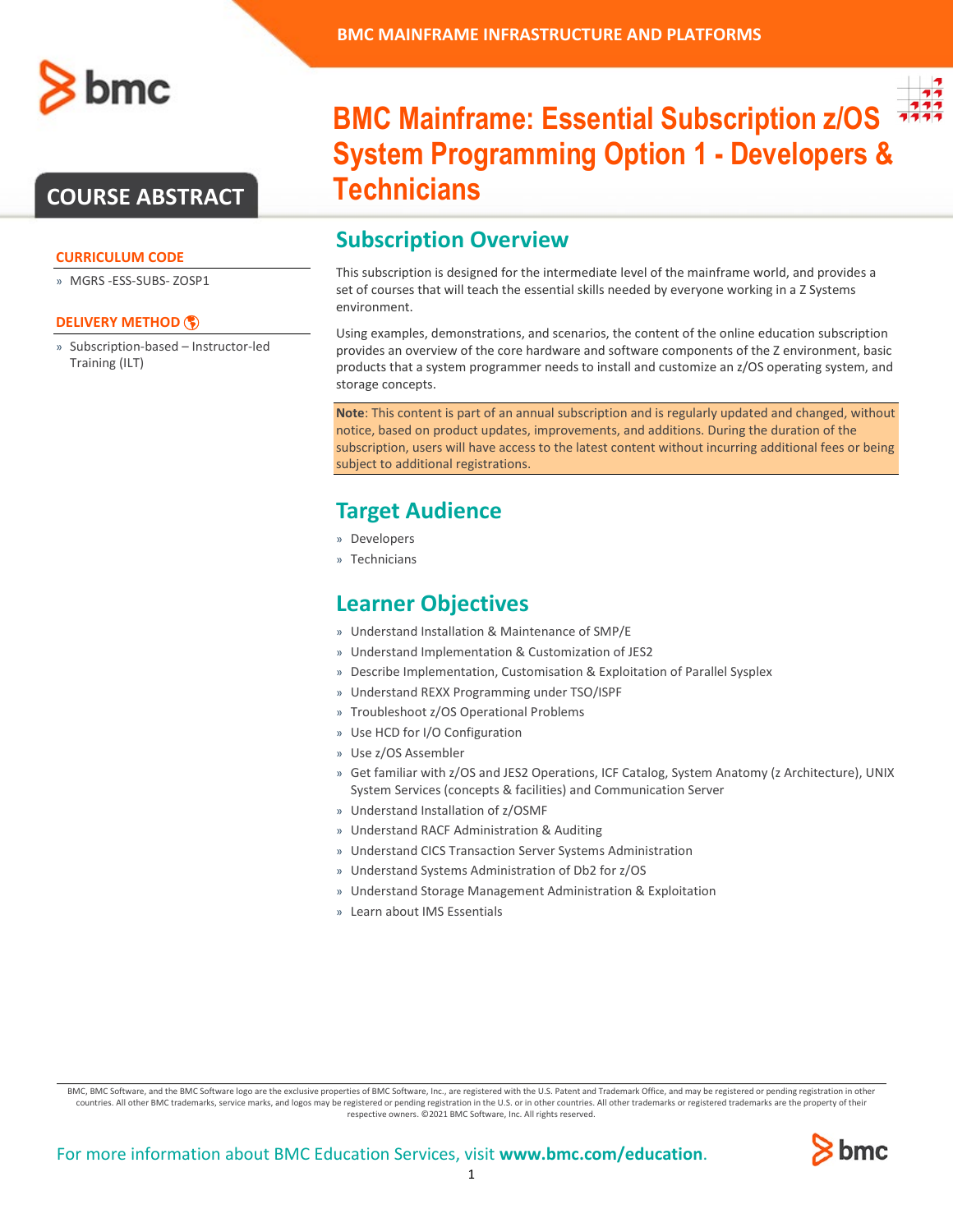

## **COURSE ABSTRACT**

#### **SUBSCRIPTION ACTIVITIES**

» Classroom Presentations

» Demonstration

#### **ACCREDITATION AN[D CERTIFICATION PATHS](http://www.bmc.com/education/certification-programs)**

» This course is not part of a BMC Certification Path.

#### **REFERENCE LINKS**

Explore the following links to learn more about BMC Mainframe z/OS Foundation: Essential Subscription for Developer learning path and subscription options.

» [Learning Path](https://www.bmc.com/education/courses/mainframe-infrastructure-platform-training.html)

#### **[DISCOUNT OPTIONS](http://www.bmc.com/education/customer-service/customer-service.html)**

» Have multiple students? Contact us to discuss hosting a private class for your organization

» **[Contact us for additional information](http://www.bmc.com/education)** 

## **Offerings**

| <b>Course Name</b>                                                                                | <b>Duration</b> | <b>ASP</b> | <b>ILT</b>   | <b>WBT</b> | <b>CERT</b> |
|---------------------------------------------------------------------------------------------------|-----------------|------------|--------------|------------|-------------|
| BMC Mainframe: SMP/E for Installation & Maintenance                                               | 4 Days          |            | $\checkmark$ |            |             |
| <b>BMC Mainframe: JES2 Implementation &amp; Customisation</b>                                     | 3 Days          |            | $\checkmark$ |            |             |
| BMC Mainframe: Parallel Sysplex Implementation, Customisation & Exploitation                      | 5 Days          |            | $\checkmark$ |            |             |
| BMC Mainframe: REXX Programming under TSO/ISPF                                                    | 3 Days          |            | $\checkmark$ |            |             |
| <b>BMC Mainframe: Troubleshooting z/OS Operational Problems</b>                                   | 3 Days          |            | $\checkmark$ |            |             |
| BMC Mainframe: Using HCD for I/O Configuration                                                    | 3 Days          |            | $\checkmark$ |            |             |
| <b>BMC Mainframe: Using z/OS Assembler</b>                                                        | 5 Days          |            | $\checkmark$ |            |             |
| BMC Mainframe: z/OS & JES2 Operations                                                             | 2 Days          |            | $\checkmark$ |            |             |
| <b>BMC Mainframe: z/OS ICF Catalog Workshop</b>                                                   | 3 Days          |            | $\checkmark$ |            |             |
| BMC Mainframe: z/OS System Anatomy Part 1 - z Architecture                                        | 4 Days          |            | ✓            |            |             |
| BMC Mainframe: z/OS UNIX System Services Part 1 - Concepts & Facilities                           | 2 Days          |            | $\checkmark$ |            |             |
| BMC Mainframe: z/OS Communications Server Part 1 - Implementing an APPN Network<br>using SNA/VTAM | 4 Days          |            | ✓            |            |             |
| BMC Mainframe: z/OSMF: Introduction and Installation                                              | 2 Days          |            | $\checkmark$ |            |             |
| BMC Mainframe: RACF Administration & Auditing                                                     | 4 Days          |            | $\checkmark$ |            |             |
| <b>BMC Mainframe: CICS Transaction Server Systems Administration</b>                              | 5 Days          |            | $\checkmark$ |            |             |
| BMC Mainframe: Db2 for z/OS: Systems Administration                                               | 4 Days          |            | $\checkmark$ |            |             |

BMC, BMC Software, and the BMC Software logo are the exclusive properties of BMC Software, Inc., are registered with the U.S. Patent and Trademark Office, and may be registered or pending registration in other countries. All other BMC trademarks, service marks, and logos may be registered or pending registration in the U.S. or in other countries. All other trademarks or registered trademarks are the property of their respective owners. ©2021 BMC Software, Inc. All rights reserved.

# **BMC Mainframe: Essential Subscription z/OS System Programming Option 1 - Developers & Technicians**

For more information about BMC Education Services, visit **[www.bmc.com/education](http://www.bmc.com/education/)**.